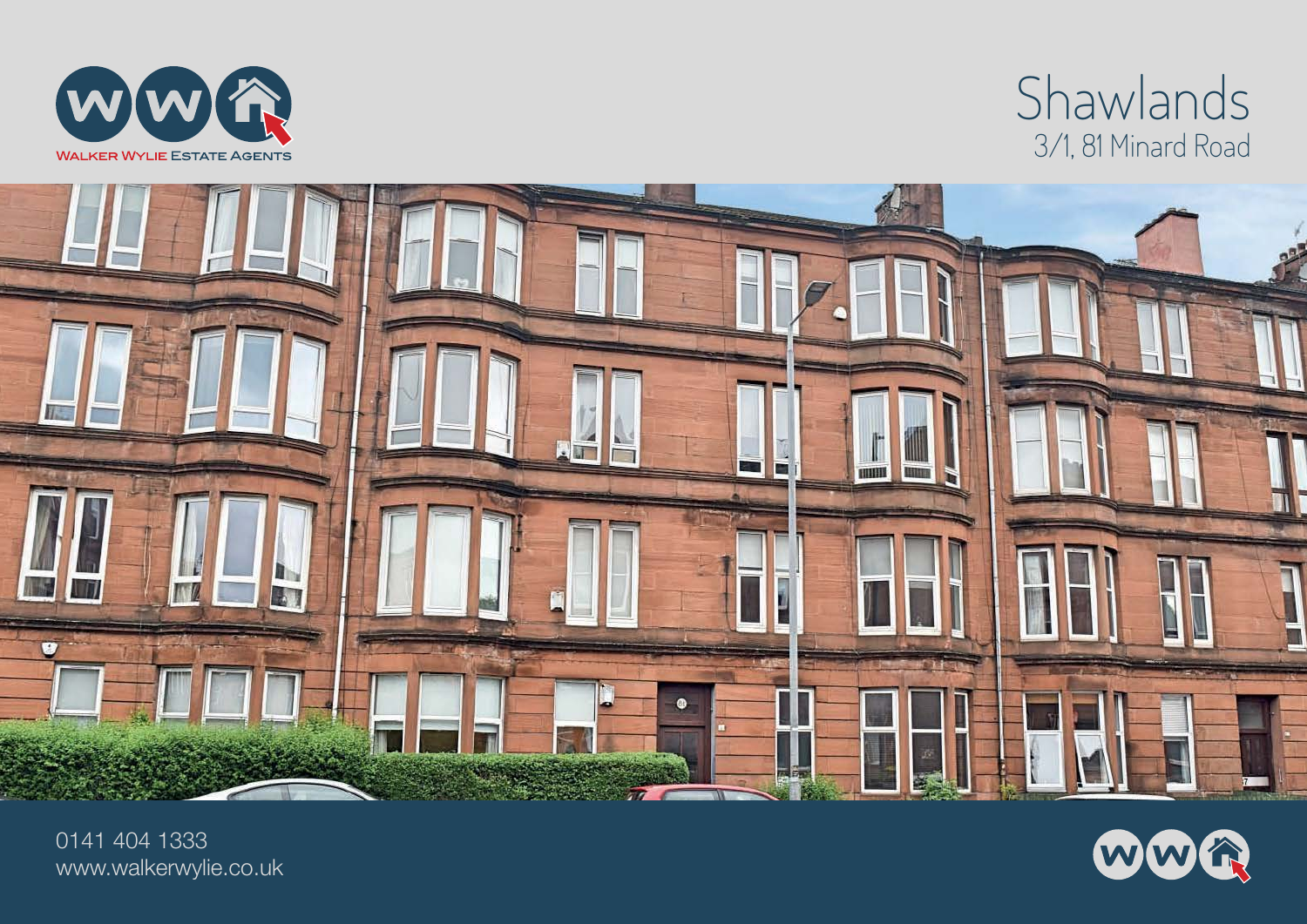# Beautifully presented two bedroom bedroom period flat residing within a sought after pocket of Shawlands

Located within the heart of vibrant Shawlands and offering beautifully presented Finally, particular attention should be drawn to the property's exact positioning, with a accommodation throughout, this classic two bedroom period flat retaining the all important Morrisons Supermarket and Crossmyloof train station a mere two minutes walk from the dining sized kitchen.

Positioned on the top floor of a traditional red sandstone tenement building, the apartment benefits from a secure door entry system, new gas fired central heating system with combination boiler and double glazed windows throughout. While externally, this stylish flat benefits from a well maintained communal resident's garden to the rear of the building which provides both drying facilities and refuse stores.

In summary, this is a fine example of a traditional Glasgow tenement which is presented to market in turn key condition and is pitched perfectly for the young professional buyer seeking period accommodation within a fantastic locale.

The enclosed floor plan and photographs provide an indication of the overall size and layout of the property, however in brief the accommodation extends to: entrance vestibule accessed via twin storm doors; inviting reception hallway with large walk-in store cupboard; naturally bright and spacious lounge with classic bay window formation, original period fireplace and large open recess; generous dining kitchen fitted with a range of quality wall and base mounted units and complimented by a selection of appliances while still retaining space for a dining table and chairs; spacious double bedroom to the front with space for free standing furniture; second double bedroom to the rear and to complete the overall accommodation there is a well appointed galley bathroom comprising a three piece suite with shower over bath and splashback tiling.

property.





0141 404 1333 www.walkerwylie.co.uk